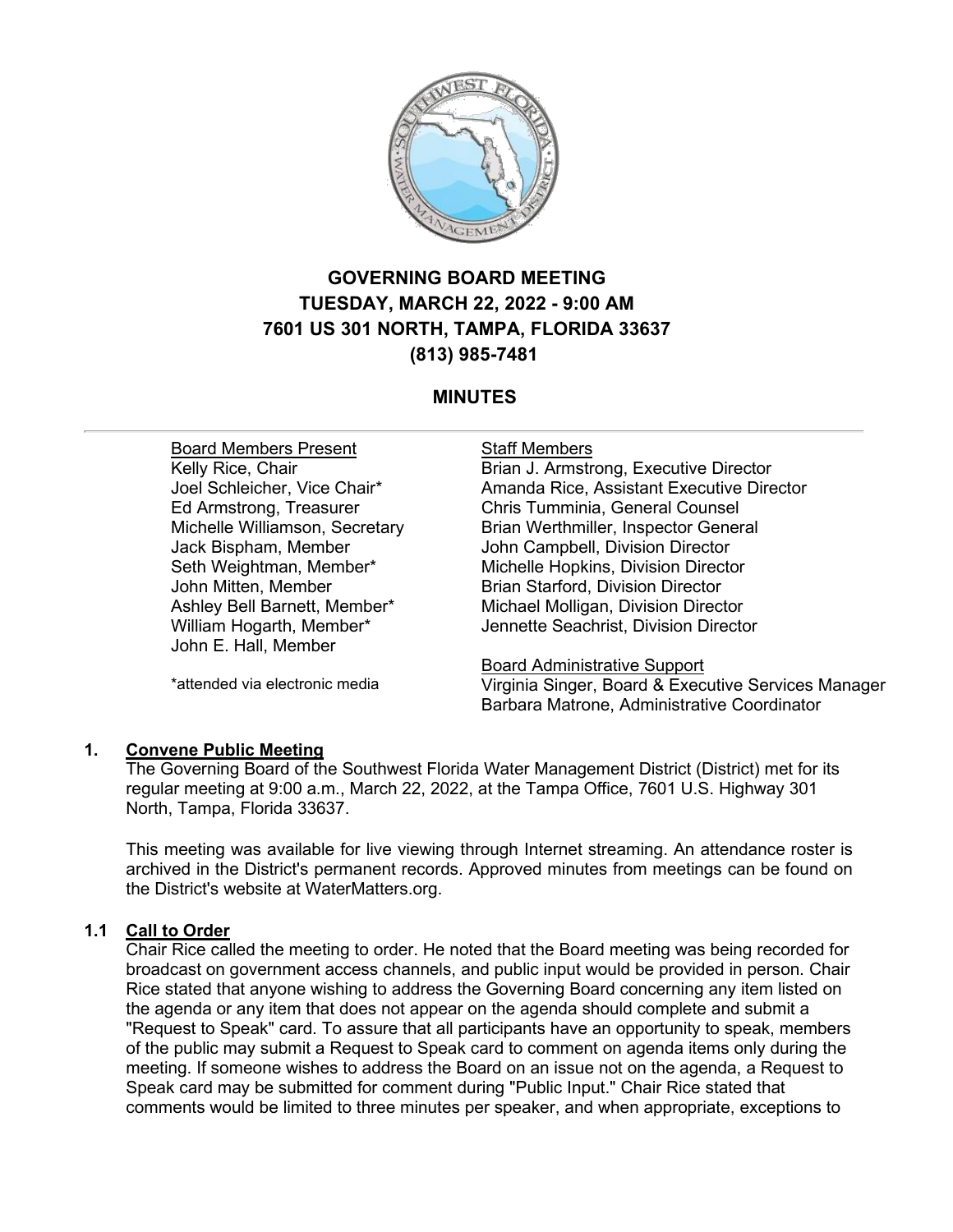the three-minute limit may be granted by the Chair. He also requested that several individuals wishing to speak on the same topic designate a spokesperson.

Chair Rice introduced each member of the Governing Board and staff present at the dais (this served as roll call). A quorum was confirmed.

#### **1.2 Invocation and Pledge of Allegiance**

Secretary Michelle Williamson led the invocation and the Pledge of Allegiance.

#### **1.3 Employee Recognition**

Chair Rice recognized staff who have reached at least 20 years of service. Brian S. Starford, Katherine L. Garcia, and Clifford J. Ondercin were recognized.

#### **1.4 Additions/Deletions to Agenda**

Mr. Brian Armstrong, Executive Director, stated there were no additions or deletions, but item 3.1 was amended to recognize only Mr. Roger Germann. Mr. James Murphy regrets that he is unable to attend. His recognition will be presented at a future meeting.

#### **Chair Rice stated there was good cause to approve the amended agenda as allowed by Section 120.525, Florida Statutes.**

# **1.5 Public Input for Issues Not Listed on the Published Agenda**

Mr. David Ballard Geddes spoke against the use of reclaimed water.

#### **Consent Agenda**

# **Finance/Outreach and Planning Committee**

**2.1 Water Conservation Month** Staff recommended the Board approve and execute Resolution No. 22-05 declaring April 2022 as "Water Conservation Month."

#### **Operations, Lands and Resource Monitoring Committee**

**2.2 Sale of Easement to Duke Energy, Lake Henry Canal, SWF Parcel No. 20-005-117X Operations, Lands and Resource Monitoring Committee**

Staff recommended the Board:

- Approve the conveyance of a no-cost, non-exclusive utility easement to Duke Energy.
- Authorize the Governing Board Chair and Secretary to execute the non-exclusive utility easement.
- Authorize staff to execute any other documents necessary to complete the transaction in accordance with the approved terms.

#### **Regulation Committee**

**2.3 WUP No. 20006068.008 – Rolling Meadow / Rolling Meadow Ranch, Inc. (Polk County) Regulation Committee**

Staff recommended the Board approve the proposed permit attached as an exhibit.

## **General Counsel's Report**

**2.4 Knowledge Management: Governing Board Policy Update - Defense of Civil Suits and Indemnification**

Staff recommended the Board approve the proposed changes to the policy.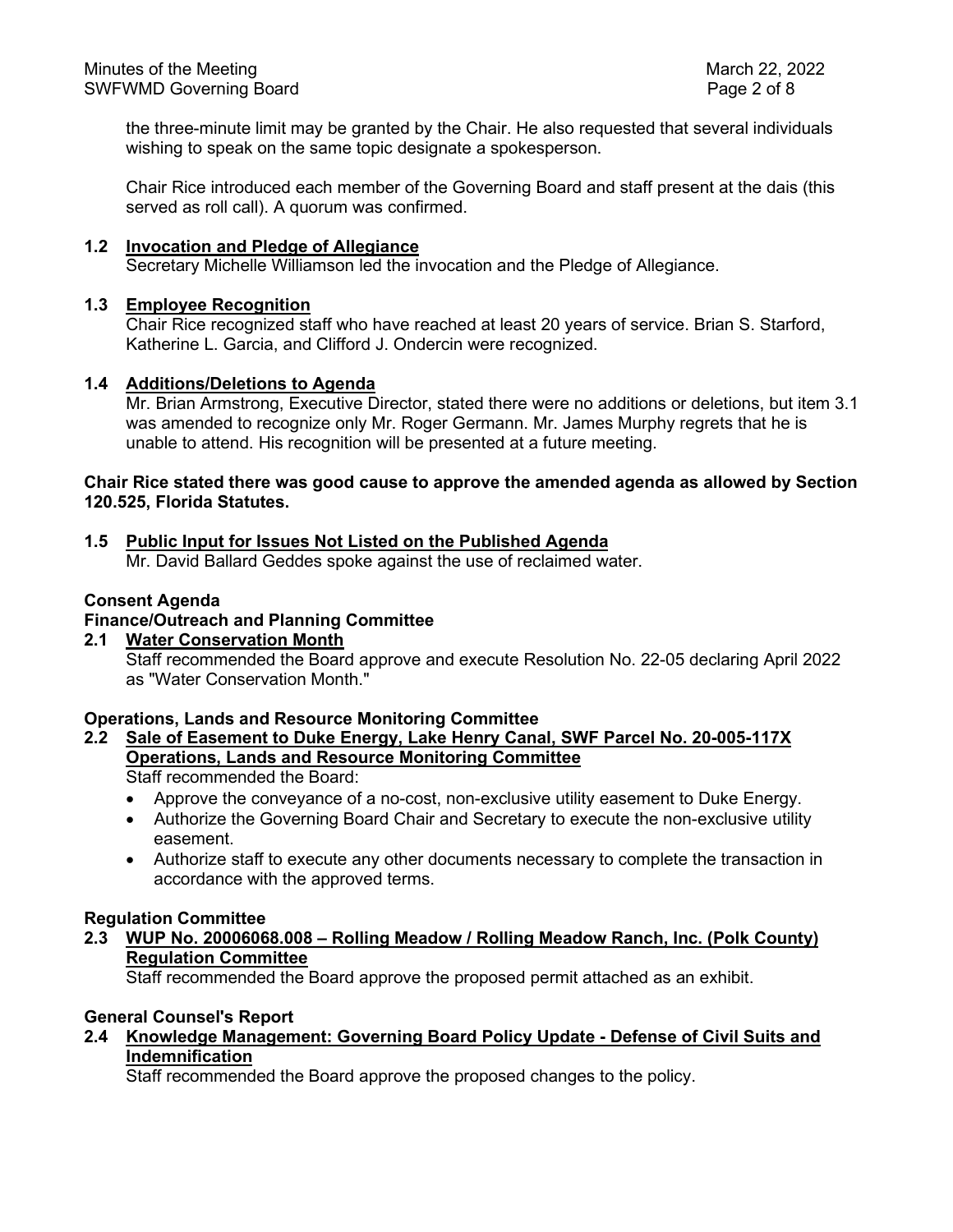#### **Executive Director's Report**

**2.5 Approve Governing Board Minutes - February 22, 2022** Staff recommended the Board approve minutes as presented.

#### **Recognition of Former Governing Board Members**

#### **3.1.1 Recognition of Former Governing Board Members James G. Murphy and Roger Germann**

Former Board Member Roger Germann was recognized for his service on the Governing Board.

#### **A motion was made and seconded to approve the Consent Agenda as amended. The motion carried unanimously.** (00:16:55)

#### **Finance/Outreach and Planning Committee**

Treasurer Ed Armstrong called the Committee to order. (Audio - 00:17:56)

## **4.1 Consent Item(s) Moved to Discussion** - None

#### **4.2 Legislative Update**

Ms. Cara Martin, Government and Community Affairs Office Chief, provided a summary of the 2022 Legislative Session. She outlined the \$112.1 billion budget for Fiscal Year 2022-2023 that was passed by the legislature. Ms. Martin stated this was the largest budget in the state's history due to higher-than-expected state tax collection and funds received from the federal government. She reminded the Board that the Governor has 15 days to take action on the budget once he receives it. She highlighted the major budget items which included an overview of the funding allocated for the Florida Department of Environmental Protection. This portion of the budget totaled \$4.2 billion. Ms. Martin specifically addressed funding projects that will benefit the District. She addressed bills that both passed and failed to pass that were being monitored by the District.

Ms. Martin stated three Governing Board Members were successfully confirmed by the Senate

This was for information only. No action was required.

#### **4.3 Budget Transfer Report**

#### **Resource Management Committee**

Board Member Jack Bispham called the Committee to order. (Audio – (00:27:36)

#### **5.1 Consent Item(s) Moved to Discussion** - None

## **5.2 South Hillsborough Aquifer Recharge Program (SHARP) Phase 2 (N855) - Scope and Cost Change**

Ms. Jennette Seachrist, Resource Management Director, provided information regarding the SHARP project scope and cost changes. She stated the total project cost is not changed but the District's share has been reduced. Ms. Seachrist provided historical information and provided an overview of the SHARP project outlining the phases of the project and the associated benefits. She stated the original proposed District funding has changed from \$4.85 million to \$4.8 million.

She stated the third-party review (TPR) is being removed because the recharge wells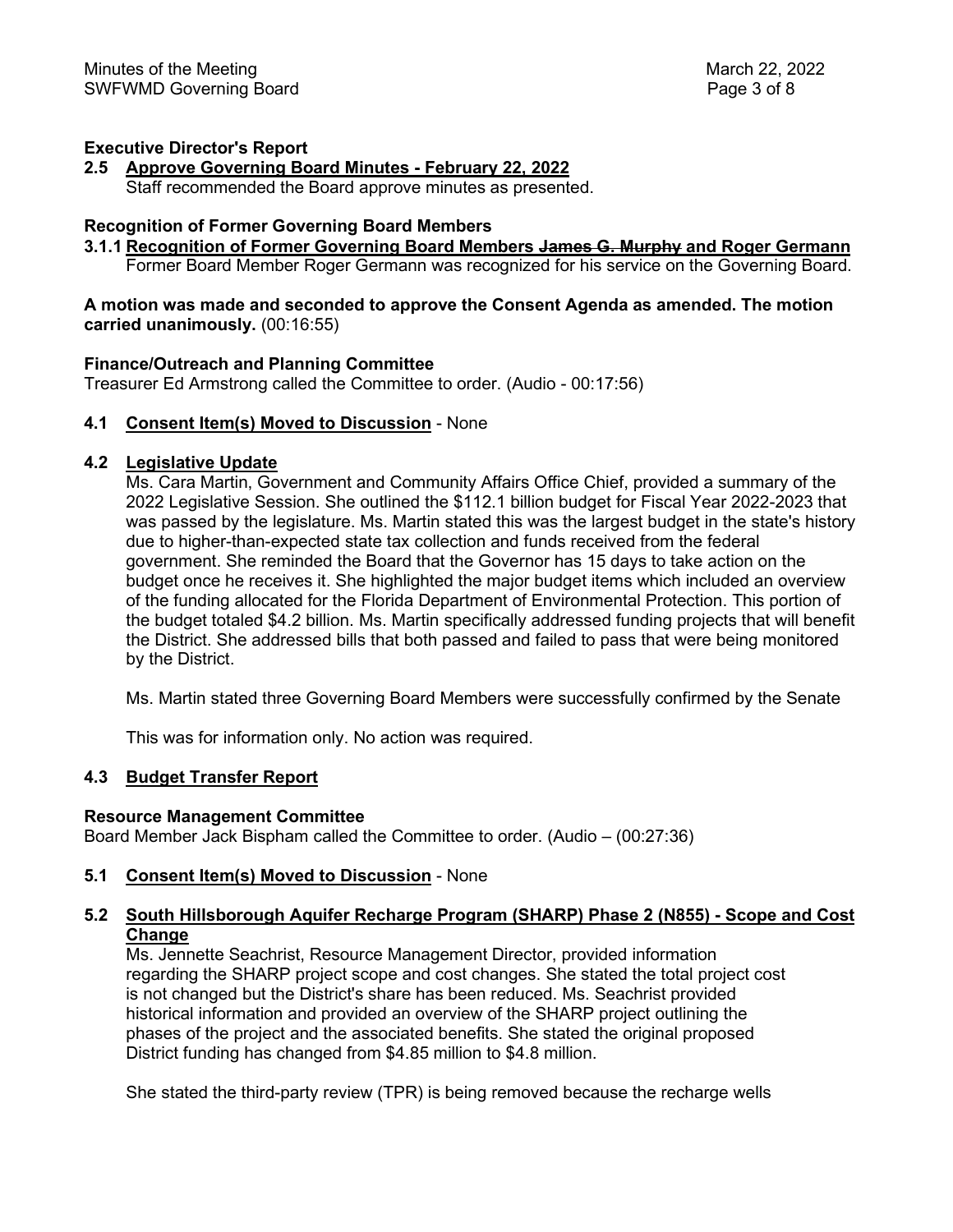have been constructed. Ms. Seachrist recommended that the District perform an Independent Performance Evaluation (IPE) for both wells. The County has agreed to assume 100 percent of the costs associated with this District-led IPE. The District will be responsible for selecting and hiring the consultant and leading the review process for each well site. Critical information will be gleamed for furthering the science of aquifer recharge and, potentially, indirect potable reuse within the area. With this recommendation, the Board would not be obligated to fund design, permitting, construction or testing. Following the IPE, staff would present the results and a funding recommendation to the Board. Ms. Seachrist stated that an agreement for Phase 3 has not been executed. Hillsborough County said it intends to move forward with construction on Phase 3 prior to an executed agreement with the District. Ms. Seachrist said she informed Hillsborough County that District staff would not recommend funding for any Phase 3 construction done prior to an executed agreement with the District. Staff recommended the Board approve the changes for the South Hillsborough Aquifer Recharge Program (SHARP) Phase 2 project (N855) to include:

- 1. Removing all references to third-party reviews.
- 2. Adding the IPEs of all available design, water use permitting impact evaluations, permitting, construction, and testing for each well site to be led by the District with the County responsible for 100% of the cost.
- 3. Decrease the total District share of the project cost from \$4,850,000 to \$4,800,000.

Board Member John Hall expressed concerns regarding approving the project prior to the IPEs for the wells being completed.

Board Member Ed Armstrong expressed support for the staff recommendation.

**Secretary Michelle Williamson made a motion to approve staff's recommendation with the addition of putting Phase 3 on hold until the requirements for Phase 2 have been completed.** (Audio – 00:37:57)

Board Member Hall requested clarification as to whether the motion included approval to fund Phase 2 prior to the IPEs for both wells being completed.

**Secretary Williamson clarified her motion is to approve staff's recommendation, with the addition of the following: (4) requiring Board approval of the IPEs for both Phase 2 wells prior to moving forward with funding for Phase 2, and (5) requiring Board approval of the IPEs for both Phase 2 wells prior to moving forward with funding for Phase 3.** (Audio 00:39:55)

#### **Secretary Williamson's motion was seconded by Board Member Hall.** (Audio - 00:39:58)

Ms. Seachrist clarified that staff's recommendation does not include obligation of any funding for design, permitting, construction, or testing. She stated that staff would likely bring back the IPE on RW-2 during the summer of 2022 along with a funding recommendation based on those results. She also stated that the IPE for the second well is not anticipated to be completed until the summer of 2023, and a recommendation for further funding would be brought back to the Board in the fall.

Mr. Tumminia clarified Ms. Williamson's motion.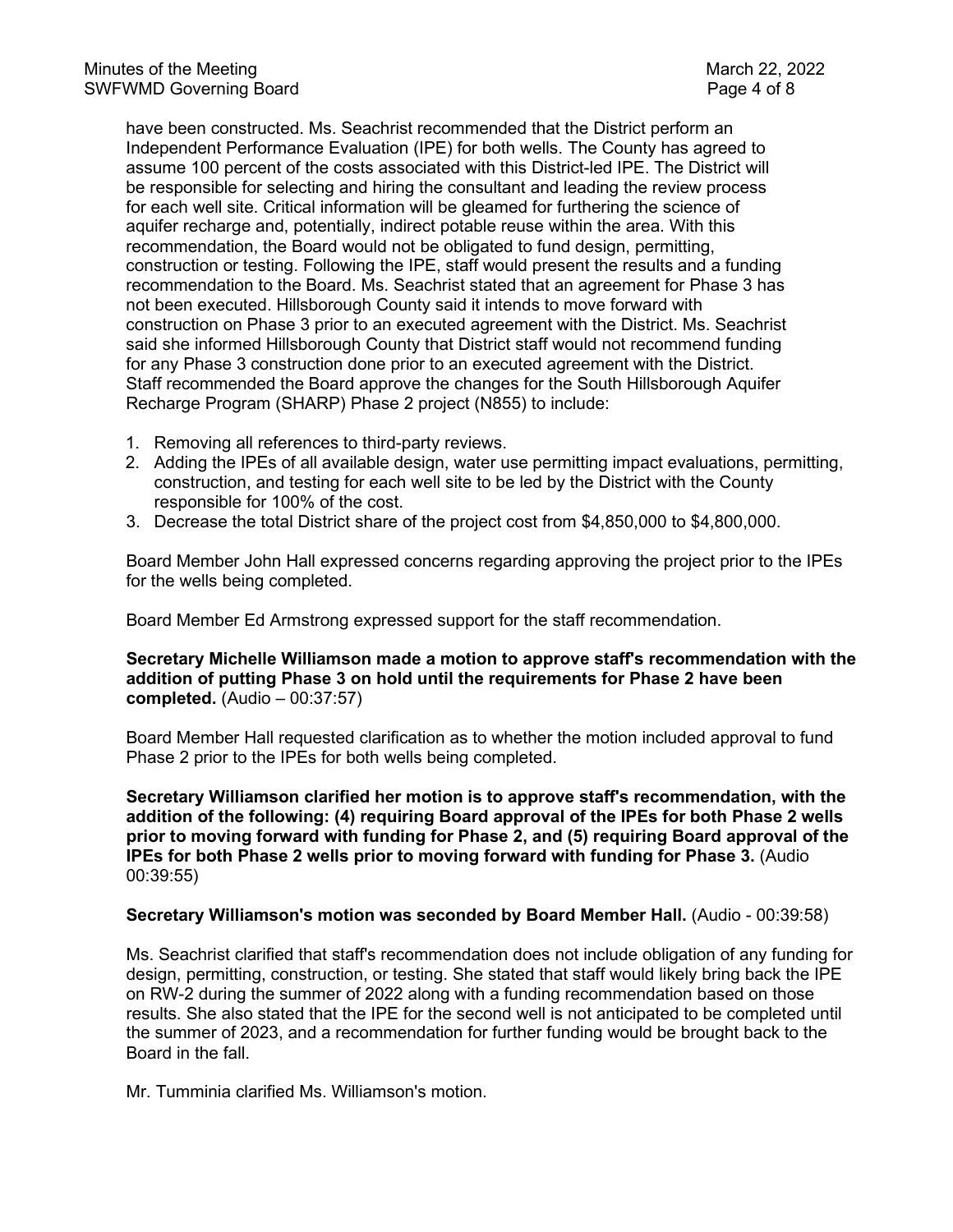Board Member Bispham asked a question regarding Phase 1 of the project. Ms. Seachrist stated that Phase 1 has been completed. She stated that \$4.85 million for Phase 2 is included in the District's budget. She also stated that funding for Phase 3 has been included in the District's budget and the County has requested additional funding for FY 23.

Mr. Weightman asked for clarification.

**Ms. Williamson clarified her motion is to approve staff's recommendation, with the addition of the following: (4) requiring Board approval of the IPEs for both Phase 2 wells prior to reimbursing the County for costs associated with Phase 2, and (5) requiring Board approval of the IPEs for both Phase 2 wells prior to moving forward with funding for Phase 3.** (Audio – 00:45:05)

Board Member John Mitten restated his understanding of Secretary Williamson's motion. Ms. Seachrist responded affirmatively.

Board Member Bispham asked about the timeline associated with the TPR communication between the District and the County. Ms. Seachrist responded that the District made it clear to the County that a TPR was required.

Board Member Joel Schleicher expressed concern about how Hillsborough County handled the project but expressed support for Secretary Williamson's motion.

Board Member Ashley Bell-Barnett supported the concerns expressed by the Board.

Board Member Mitten asked to hear from the County. Mr. George Cassidy, assistant county administrator for public utilities, representing Hillsborough County, stated the County project manager dropped the ball and accepted responsibility for the oversight. He invited the District to audit what was done and stated that if savings are found they can be deducted from the funding.

Board Member Mitten asked whether the County would ask for the same type of arrangement for Phase 3 and move forward with construction and IPEs prior to requesting reimbursement for Phase 3 costs.

Mr. Cassidy supported the request for IPEs on Phase 3.

**Mr. Hall withdrew his second of the motion** (Audio - 00:59:00)

**Secretary Williamson made a motion to approve staff's recommendation with the addition of the following: (4) requiring Board approval of the IPEs for both Phase 2 wells prior to reimbursing the County for costs associated with Phase 2, and (5) requiring Board approval of the IPEs for both Phase 2 wells prior to including funding for Phase 3 in the District's FY 23 budget.** (Audio – 00:59:41)

Mr. Brian Armstrong, Executive Director, assisted with verbiage to support the motion.

**Treasurer Armstrong seconded the motion.** (Audio 1:03:44)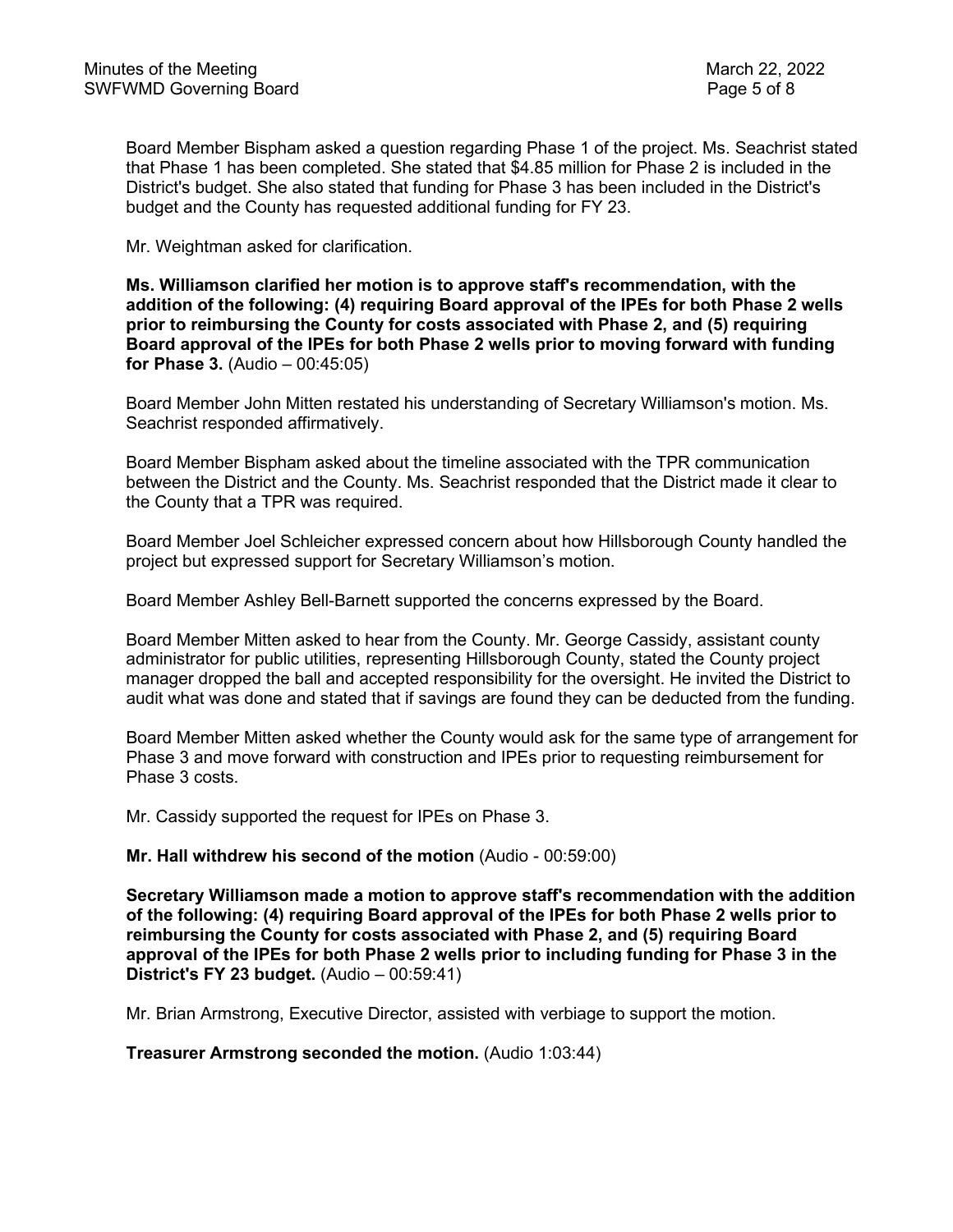Chair Rice asked Secretary Williamson if she concurred with the verbiage for the motion. Secretary Williamson responded in the affirmative.

Board Member Hall asked the County a question regarding the timeline for the project. Mr. Cassidy responded that the IPEs for Phase 2 could be completed in a few months and that the Phase 3 program is currently moving forward. Ms. Seachrist stated that Phase 3 has a thirdparty review requirement, and the County will likely proceed with construction of the Phase 3 well prior to completing a third-party review.

Chair Rice restated Secretary Williamson's motion. Ms. Seachrist clarified that the District will be leading the IPEs, and the IPE for the first well could be completed in two to three months. Ms. Seachrist stated that IPE for the second well would not be brought back to the Board for approval until next year.

Board Member Mitten concurred with Ms. Seachrist's remarks.

Board Member Bispham expressed that he would not support the motion and requested a vote on the motion.

**The motion passed with eight in favor and two opposed.** (Audio – 01:15:50)

#### **5.3 Cooperative Funding Initiative Options**

Mr. Scott Letasi, Engineering and Project Management Bureau Chief, provided historical information on the Cooperative Funding Initiatives (CFI). He outlined the three main challenges associated with the CFI process. Mr. Letasi stated the challenges included cooperator applications, third-party reviews and costs increases and provided an overview of each. He outlined the proposed recommendations that will affect applications for the upcoming FY24 cycle. This included eliminating District led Third-Party Reviews (TPRs), requiring cooperators to submit at least preliminary level design for all construction projects, requiring a cooperator led TPR for construction projects greater than \$5M, allowing design and TPR costs up to 10% of total project cost (after construction commences) to be used as cooperator match, and lastly eliminating budgeting or reimbursement for project cost increases. The intent of these recommendations is to gain consistency and provide better cost assurances. Mr. Letasi stated that with these changes, there will be better project certainty, more accountability for cooperators, and processes that reduce project delays.

Mr. Letasi stated that these recommendations will require CFI guideline updates and likely a CFI Policy update prior to the initiation of the FY24 funding cycle. Staff will continue to evaluate cost effectiveness metrics for the different project types, adjust the CFI scoring system and update the CFI overview document to explain the evaluation process and evaluation forms. Staff will be conducting outreach with cooperators to discuss these proposed changes for FY24.

This item was for information only. No action was required.

#### **Operations, Lands and Resource Monitoring Committee**

Board Member Jack Bispham called the Committee to order. (Audio – 01:33:36)

#### **6.1 Consent Item(s) Moved to Discussion** – None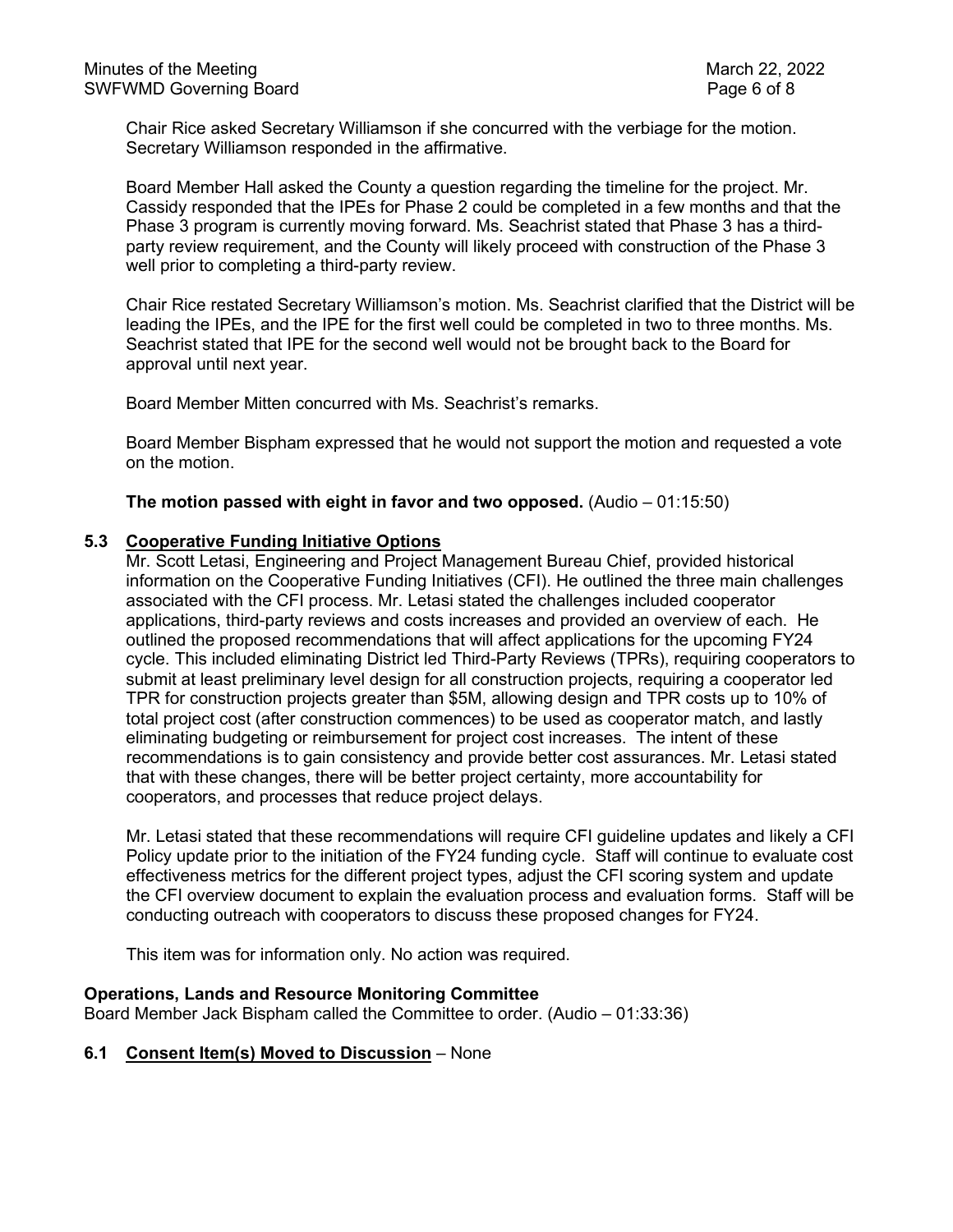# **6.2 Purchase of Conservation Easement, Lake Panasoffkee Project, Hamilton Ranch, SWF Parcel No. 19-528-158C**

Ms. Ellen Morrison, Land Resources Bureau Chief, provided information explaining the request to purchase the conservation easement. This included location maps, the areas of responsibility associated with the Governing Board land acquisition policy, an overview of the property and details of the proposed purchase costs. Ms. Morrison responded to questions.

Staff recommended the Board:

- Accept the appraisals for the conservation easement.
- Approve the Purchase and Sale Agreement and authorize the Executive Director or Designee to sign on behalf of the District.
- Approve and adopt resolution 22-06 requesting funds from the Florida Forever Trust Fund.
- Authorize the Chair and Secretary to execute the conservation easement on behalf of the District.
- Designate SWF Parcel No. 19-528-158C as having been acquired for conservation purposes.
- Authorize staff to make minor changes or corrections that conform documents to correct scrivener errors in accordance with the approved terms; any substantive changes will be subject to Governing Board review and approval.
- Authorize staff to execute any other documents necessary to complete the transaction in accordance with the approved terms.

**A motion was made and seconded to approve staff's recommendation. The motion passed unanimously.** (Audio – 01:40:55)

#### **Regulation Committee**

Chair Kelly Rice called the Committee to order. (Audio – 01:43:48)

#### **7.1 Consent Item(s) Moved to Discussion** - None

**7.2 Denials Referred to the Governing Board**

No denials were presented.

#### **General Counsel's Report**

# **8.1 Consent Item(s) Moved to Discussion** - None

Mr. Chris Tumminia, General Counsel, informed the Board of a Petition for Administrative Hearing received on February 28 from the Lakes Region Lakes Management District in Polk County. The petition referenced the denial of exemption request for the Juanita Restoration project. The petition has been referred to the Division of Administrative Hearings for formal administrative proceedings.

#### **Committee/Liaison Reports**

**9.1 Industrial Advisory Committee**

A written summary of the February 4 field trip was provided.

# **9.2 Public Supply Advisory Committee**

A written summary of the February 11 field trip was provided.